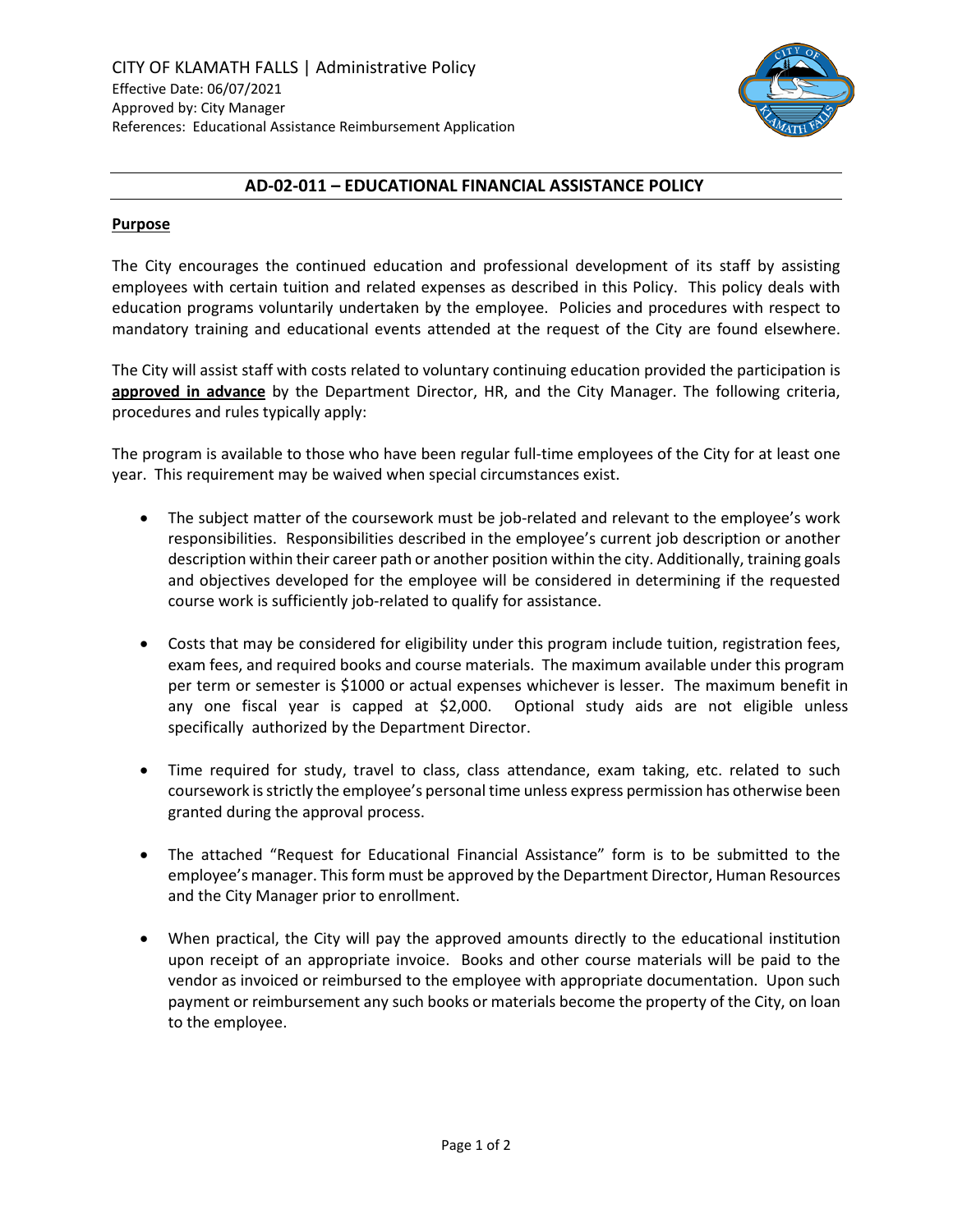- Typically, the Educational Financial Assistance paid by the City constitutes a loan to the employee for up to a year. The employee must sign an Educational Financial Assistance Agreement whereby the employee agrees to repay all assistance received under this policy if (a) the employee leaves city employment within a year after receiving the loan; or (b) the employee fails to complete the course; or (c) in the case of a graded course, the employee fails to receive a "C" or better, or the equivalent, (or a "Pass" for Pass/Fail courses.)
- The Department Director and Human Resources have sole and final discretion to determine whether courses or expenses qualify for this program and to determine exceptions.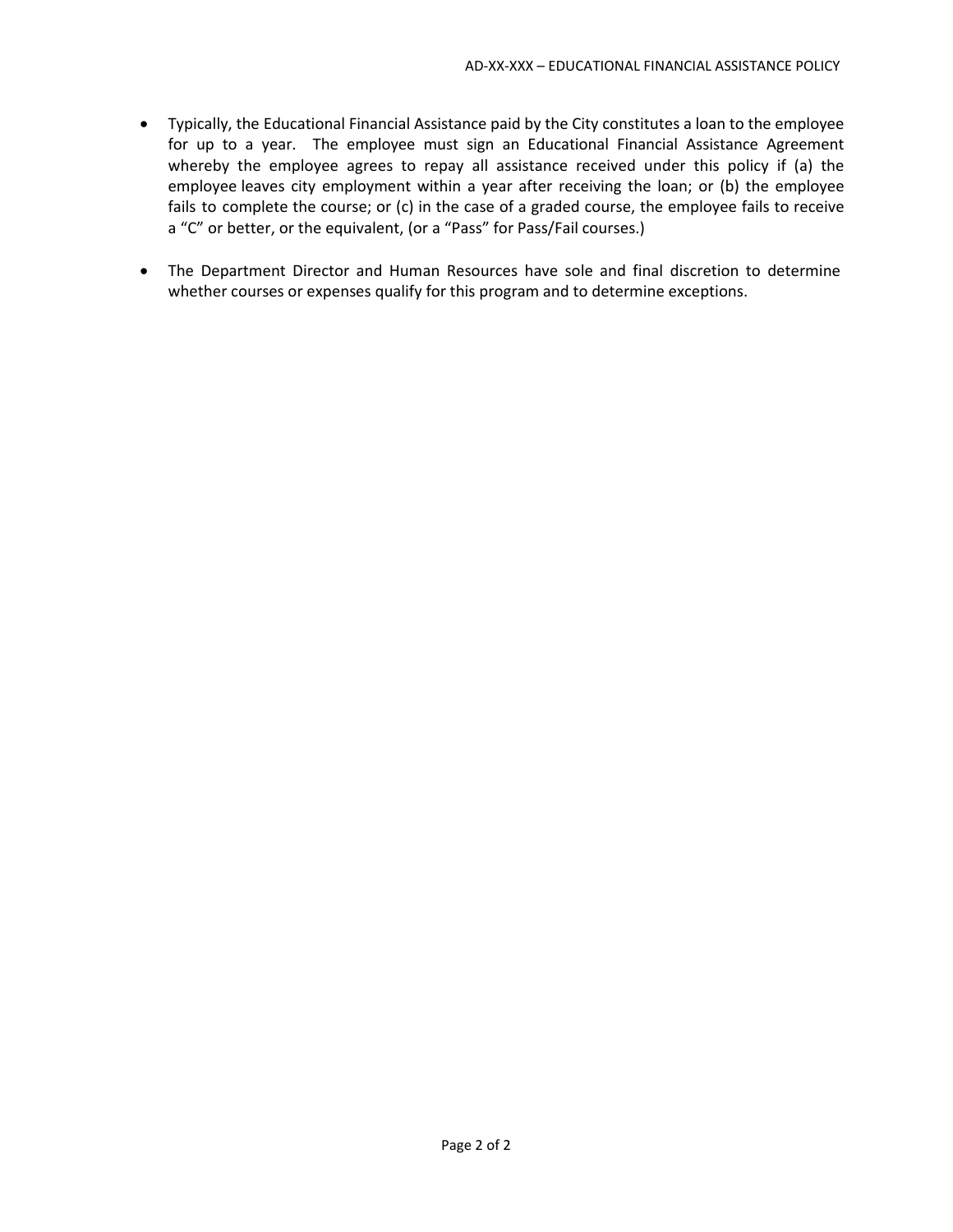

#### **EDUCATIONAL ASSISTANCE REIMBURSEMENT APPLICATION**

#### **PART 1: PRE-APPROVAL**

Part I of this form (Pre-Approval) must be approved by Department Director, HR and City Manager prior to first day of class.

| <b>Employee Information</b>                                                                                                |                                                                                                                                                                                                         |           |                                     |                                                           |                      |                      |  |  |  |
|----------------------------------------------------------------------------------------------------------------------------|---------------------------------------------------------------------------------------------------------------------------------------------------------------------------------------------------------|-----------|-------------------------------------|-----------------------------------------------------------|----------------------|----------------------|--|--|--|
| Name:                                                                                                                      |                                                                                                                                                                                                         |           |                                     |                                                           | Date:                |                      |  |  |  |
| Position:                                                                                                                  |                                                                                                                                                                                                         |           |                                     | Dept./Division:                                           |                      |                      |  |  |  |
| Work Phone:                                                                                                                |                                                                                                                                                                                                         |           |                                     | Supervisor:                                               |                      |                      |  |  |  |
| Alternate Phone:                                                                                                           |                                                                                                                                                                                                         |           |                                     | Hire Date:                                                |                      |                      |  |  |  |
| Email:                                                                                                                     |                                                                                                                                                                                                         |           |                                     | Regular/Full Time Employee*?<br><b>T</b> YES<br><b>NO</b> |                      |                      |  |  |  |
| *Employee must have been a regular full time employee for at least one year unless otherwise approved.                     |                                                                                                                                                                                                         |           |                                     |                                                           |                      |                      |  |  |  |
| <b>Course Information</b>                                                                                                  |                                                                                                                                                                                                         |           |                                     |                                                           |                      |                      |  |  |  |
| School:                                                                                                                    |                                                                                                                                                                                                         | Location: |                                     |                                                           |                      |                      |  |  |  |
| Course Title:                                                                                                              |                                                                                                                                                                                                         | Term:     |                                     |                                                           | Course #:            | <b>Credit Hours:</b> |  |  |  |
| Check all that apply:                                                                                                      | □ Non-Credit<br>□ Mandated by Law/Employer<br>$\Box$ Undergraduate<br>$\Box$ Graduate<br>$\Box$ Licensure<br>$\Box$ Audit<br>$\Box$ Continuing Ed<br>$\Box$ Certification<br>$\Box$ Thesis/Dissertation |           |                                     |                                                           |                      |                      |  |  |  |
| $\Box$ YES $\Box$ NO<br>Is this course part of your degree program?                                                        |                                                                                                                                                                                                         |           |                                     |                                                           |                      |                      |  |  |  |
| If YES, which degree?<br>$\Box$ Associates<br>$\Box$ Bachelors<br>$\Box$ Masters                                           |                                                                                                                                                                                                         |           |                                     |                                                           |                      |                      |  |  |  |
| Which field of study?                                                                                                      |                                                                                                                                                                                                         |           |                                     |                                                           |                      |                      |  |  |  |
| Employee's Regular Work Schedule:                                                                                          |                                                                                                                                                                                                         |           |                                     |                                                           |                      |                      |  |  |  |
| Course Schedule:                                                                                                           |                                                                                                                                                                                                         |           | <b>Anticipated Completion Date:</b> |                                                           |                      |                      |  |  |  |
| Is the course available outside the employee's regular work schedule?                                                      |                                                                                                                                                                                                         |           |                                     |                                                           | $\Box$ YES $\Box$ NO |                      |  |  |  |
| Describe specifically how this course contributes to maintaining or improving your current job skills, contributes to your |                                                                                                                                                                                                         |           |                                     |                                                           |                      |                      |  |  |  |
| professional development and/or contributes to your department or the City of Klamath Falls.                               |                                                                                                                                                                                                         |           |                                     |                                                           |                      |                      |  |  |  |
|                                                                                                                            |                                                                                                                                                                                                         |           |                                     |                                                           |                      |                      |  |  |  |
|                                                                                                                            |                                                                                                                                                                                                         |           |                                     |                                                           |                      |                      |  |  |  |
|                                                                                                                            |                                                                                                                                                                                                         |           |                                     |                                                           |                      |                      |  |  |  |
|                                                                                                                            |                                                                                                                                                                                                         |           |                                     |                                                           |                      |                      |  |  |  |
|                                                                                                                            |                                                                                                                                                                                                         |           |                                     |                                                           |                      |                      |  |  |  |
|                                                                                                                            |                                                                                                                                                                                                         |           |                                     |                                                           |                      |                      |  |  |  |
|                                                                                                                            |                                                                                                                                                                                                         |           |                                     |                                                           |                      |                      |  |  |  |

## **Certification**

I certify that the information submitted on this Educational Assistance Reimbursement Application is accurate to the best of my knowledge. I understand that Educational Assistance and Educational Leave are not an absolute right and are subject to supervisory approval and operational needs. I understand that reimbursement is conditional upon proof of satisfactory completion of the course and upon availability of funds, and I understand that any reimbursement I receive may be reported as taxable income. Optional study aids are not eligible unless specifically authorized by the Department Director. Time required for study, travel to class, class attendance, exam taking, etc. related to such coursework is strictly the employee's personal time unless express permission has been otherwise granted during the approval process. I understand any Educational Financial Assistance that I receive constitutes a loan to the employee for up to six (6) months. I must agree to repay all assistance received under this policy if (a) I leave City employment within six (6) months after receiving the loan; or (b) I fail to complete the course; or (c) in the case of a graded course, I fail to receive a "C" or better, or the equivalent, (or a "Pass" for Pass/Fail courses.)

Employee Signature: Date: